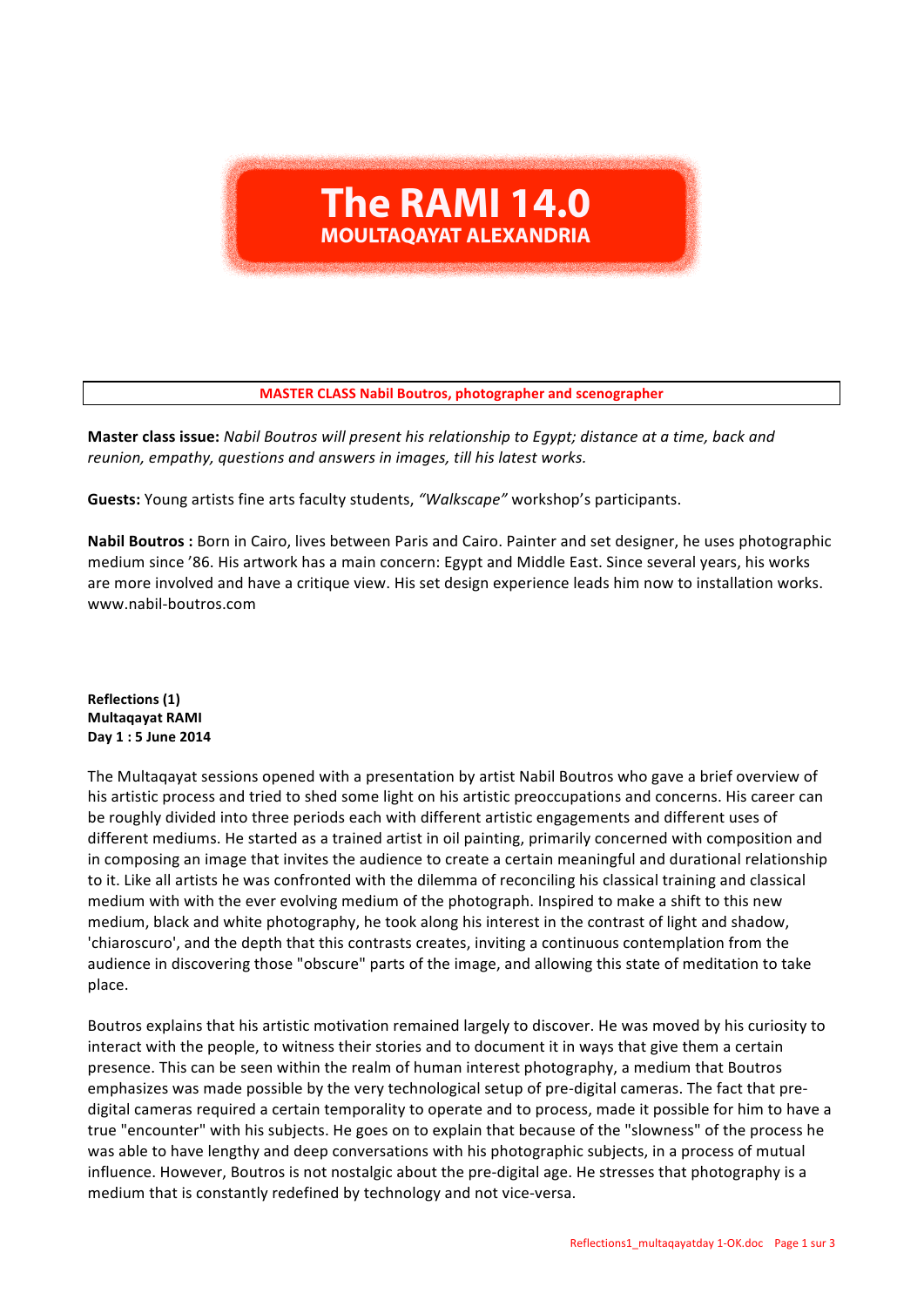The black and white photographs were the main medium for a series of projects that he started in the 1990s, and that range from popular forms of music (Of Cairo, of the Night 1990-1993), to landmarks of Alexandria (Cairo-Alexandria 2004) , to religious and ritual practices of the Coptic community (Coptes du Nil 1997-2004). In all these projects a strong documentary and human interest concept, guides the artistic process and does show a painterly quality about the work, and a profound preoccupation with the notion of composition. This became more evident when he started using composite images to create "one frame". As a way to further complexify the relationship of the audience to the subject and the work he is dealing with, the multiple perspectives, parallel images, seem to problemtise an easy or fast reaction to the work presented. 

http://www.nabil-boutros.com/index.php/travaux/nabil-boutros-coptes-du-nil.html

A clear rupture appears in the work, after 2005, when social, political and cultural conditions transformed in a way that altered the way he relates to Egypt and its people, on one hand, And on the other hand the way his work was being received by colleagues, by which they were critical of his "grim" excavations of Egypt and its society. Those colleagues kept stressing the need to focus on the other side of Egypt, the rise of the neoliberal city, Egypt as a modern city. The malls, the new compounds, the rising consumerism,...etc. We begin to see "colour" and with it a sarcastic take on this "modern reality".

http://www.nabil-boutros.com/index.php/travaux/nabil-boutros-egypt-is-a-modern-country.html

The many paradoxes of this "modern Egypt" seem to be approached with a certain kind of humor that unravels the obvious and discordant reality. A series of projects, all colour photography range from personal portraits with Boutros dressed as the many stereotypes of Egyptian society, (Egyptians, 2011) to recycled photographs from the 1980s that had calligraphic patterns of two contrasting words (paradise  $$ hell for example) superimposed on top of each other (Beyond, 2013). The cynical turn ushered in different preoccupations and different interests. His artistic motivation was no longer to record, or document, or to fashion a certain kind of encounter, but rather a clear critique, a statement against an order and a reality that is disheartening as it is puzzling.

http://www.nabil-boutros.com/index.php/travaux/nabil-boutros-beyond-36.html

The second session was presentations by participants from the Fine Arts school in Alexandria, in a workshop organised in collaboration with the school of Fine Arts in Aix-en-Provence in the Frame of RAMI network. The workshop, titled, Walkscape, was an attempt to experiment with different ways of mapping one's city and the many connections one has to it. It aims at allowing students, young artists, to go out themselves and experience the city, as citizens and people, in ways they would not have done, whether in their pedagogical context or everyday reality. Of primary interest to the workshop and its participants is mapping an "affective" relationship to space. In the true sense of "affect", to be moved, to be affected in a certain way, and hence moved to action.

The participants come from different disciplines: architecture, video art, photography, painting,...etc. Each bringing their own medium and its concerns to the ways in which they chose to map their relationship to their city and the space they inhabit. The final product, "a map", is a collection of nodes, demarcated by different districts of the city, and each node is orbited by a constellation of videos each representing a different experience for the different participants. The project can be seen as an exercise, rather than a finished or developed piece, but what it brings forth is an interesting potential for interdisciplinarity and the many possibilities that each medium can bring to articulate different experiences and contributes to a much needed openness for these participants, whose institutional context might not be make such excursions and experimentations possible.

*Walkscape*: www.ramimed.com/Walkscape.html

A question was raised, after the presentation, by one of the audience members regarding the outcome of the workshop. The audience member asked the workshop participants if after finishing the workshop they were inspired to write their scores, or scripts and has the ideas discussed during the workshop inspired them to consider developing a "narrative score" of some kind. A discussion then ensued on the difference between the idea of a filmic script, or score and the idea of a non-linear narrative that might be a salient feature of video art and other multimedia practices. The audience member seemed to be unfamiliar with